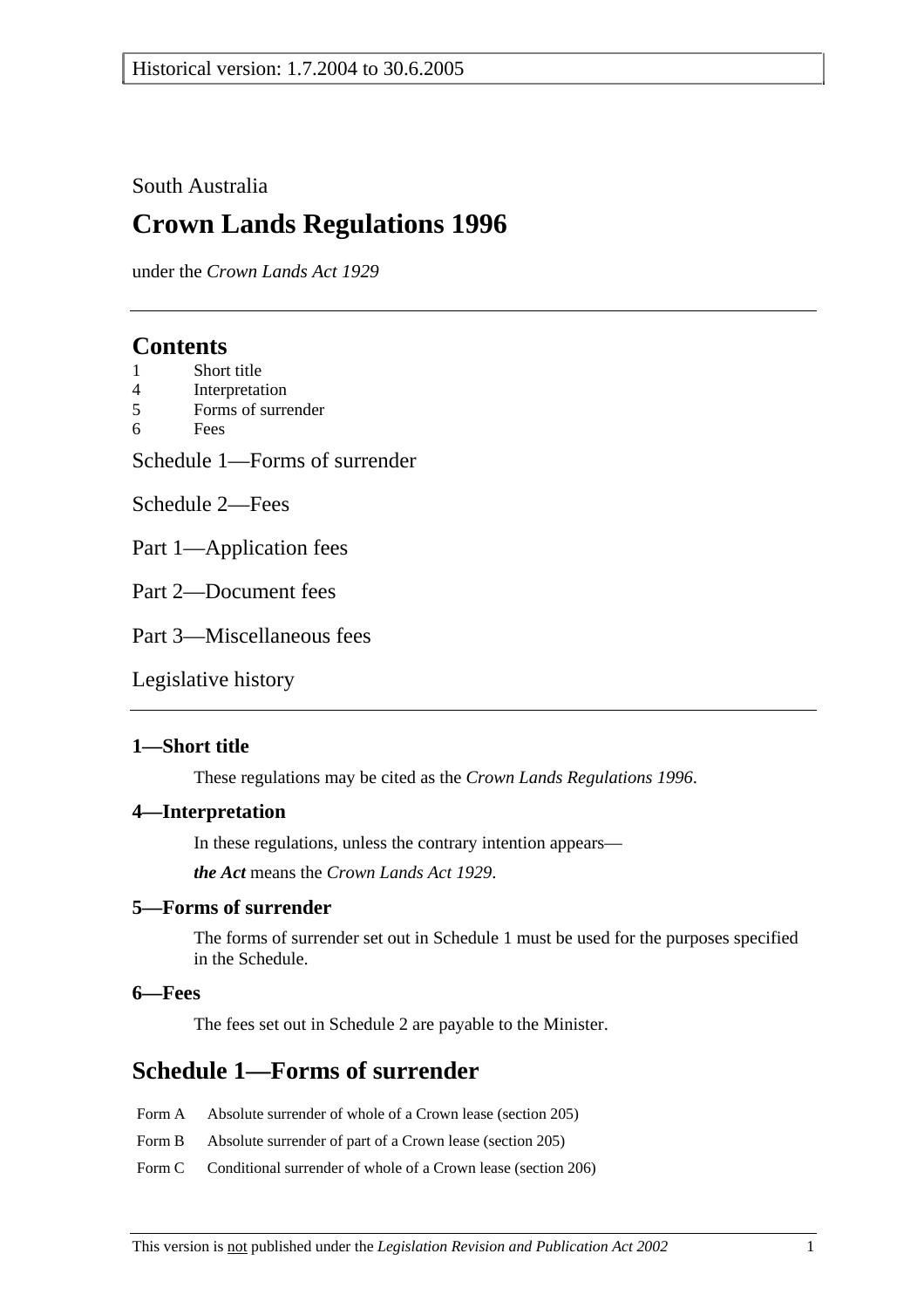- Form D Conditional surrender of part of a Crown lease (section 206)
- Form E Absolute surrender of whole of a Crown agreement (section 207)
- Form F Absolute surrender of part of a Crown agreement (section 207)
- Form G Conditional surrender of whole of a Crown agreement (section 208)
- Form H Conditional surrender of part of a Crown agreement (section 208)
- Form I Surrender of whole of a Crown lease/agreement (section 208A)
- Form J Surrender of part of a Crown agreement by mortgagee or encumbrancee (section 208A)
- Form K Surrender of part of a Crown lease by mortgagee or encumbrancee (section 208A)
- Form L Surrender of Crown agreement for new agreement, land grant or lease (section 49, 185, 199, 221 or 223)
- Form M Surrender of Crown lease for new lease, land grant or agreement (section 41D, 49, 130, 183, 184, 210, 212 or 223)
- Form N Surrender of Crown lease/agreement in small estate (section 222).

#### Form A

Crown Lands Act 1929 (section 205)

### Absolute surrender of whole of a Crown lease

| <b>CROWN LEASE</b>                 | The whole of the land comprised in                                                       |                                                                                               |  |
|------------------------------------|------------------------------------------------------------------------------------------|-----------------------------------------------------------------------------------------------|--|
|                                    |                                                                                          | No                                                                                            |  |
|                                    | Register Book Volume                                                                     | Folio                                                                                         |  |
| LESSEE(S)<br>Full name and address |                                                                                          |                                                                                               |  |
| lease.                             |                                                                                          | I/We surrender to the Crown all my/our estate and interest in the land comprised in the above |  |
| EXECUTION (by lessee(s))           |                                                                                          |                                                                                               |  |
| ACCEPTANCE (by Minister)           |                                                                                          |                                                                                               |  |
|                                    | In the name and on behalf of the Crown I accept this surrender.                          |                                                                                               |  |
| <b>CONSENTS</b>                    | (all parties having a registered estate or interest or claiming an interest in the land) |                                                                                               |  |
|                                    |                                                                                          |                                                                                               |  |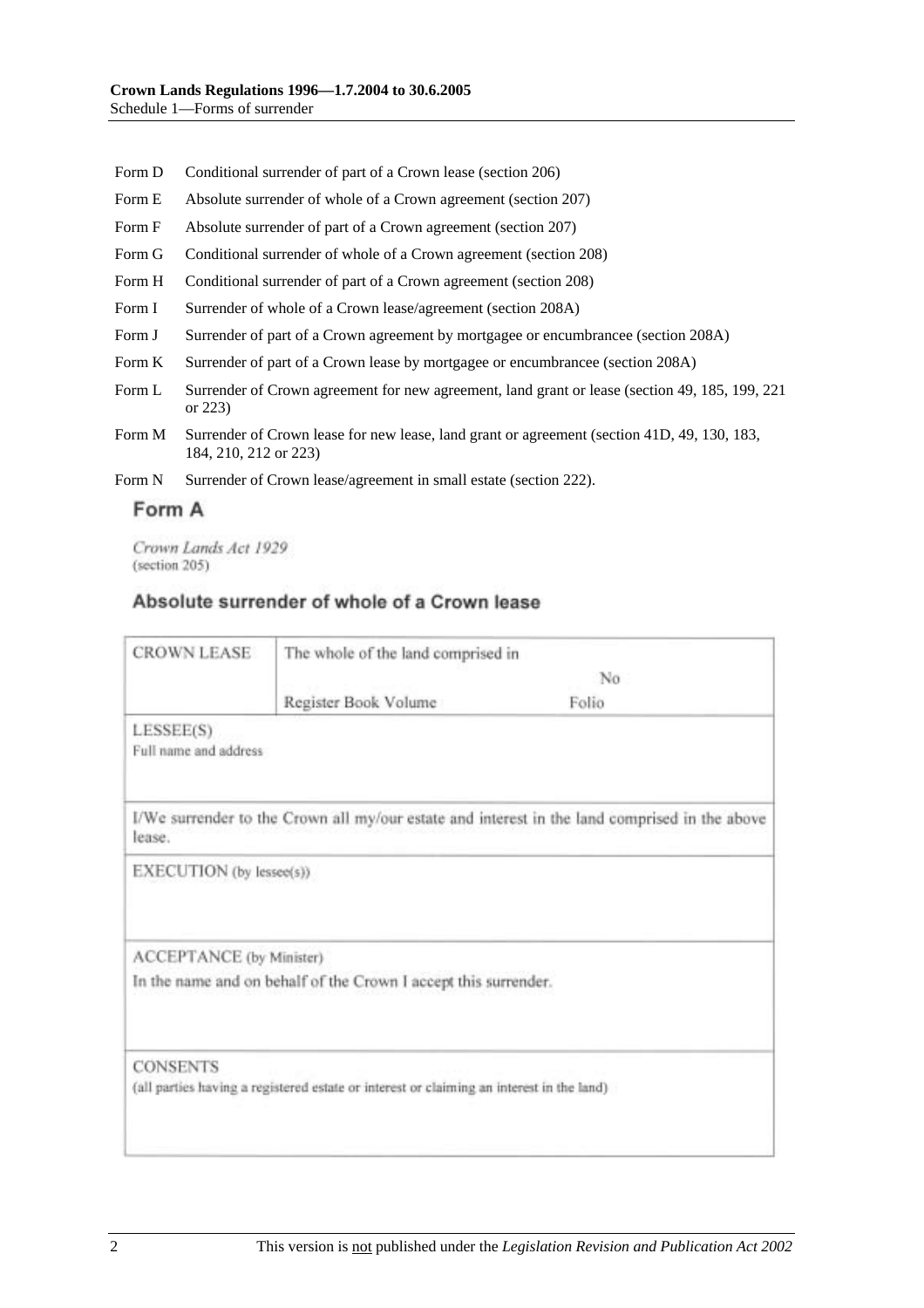# Form B

Crown Lands Act 1929 (section 205)

### Absolute surrender of part of a Crown lease

| <b>CROWN LEASE</b>                 | The whole of the land comprised in                                                       |                                                                                        |
|------------------------------------|------------------------------------------------------------------------------------------|----------------------------------------------------------------------------------------|
|                                    | No                                                                                       |                                                                                        |
|                                    | Register Book Volume                                                                     | Folio                                                                                  |
| LESSEE(S)<br>Full name and address |                                                                                          |                                                                                        |
| LAND                               |                                                                                          |                                                                                        |
| Description of the portion         |                                                                                          |                                                                                        |
| of land to be surrendered          |                                                                                          |                                                                                        |
|                                    |                                                                                          |                                                                                        |
|                                    | PROVIDED that the following alterations are made to the lease.                           | I/We surrender to the Crown all my/our estate and interest in the land described above |
| <b>ALTERATIONS TO LEASE</b>        |                                                                                          |                                                                                        |
| Rent, area and description of land |                                                                                          |                                                                                        |
|                                    |                                                                                          |                                                                                        |
| EXECUTION (by lessee(s))           |                                                                                          |                                                                                        |
|                                    |                                                                                          |                                                                                        |
| ACCEPTANCE (by Minister)           |                                                                                          |                                                                                        |
|                                    | In the name and on behalf of the Crown I accept this surrender.                          |                                                                                        |
| <b>CONSENTS</b>                    |                                                                                          |                                                                                        |
|                                    | (all parties having a registered estate or interest or claiming an interest in the land) |                                                                                        |
|                                    |                                                                                          |                                                                                        |
|                                    |                                                                                          |                                                                                        |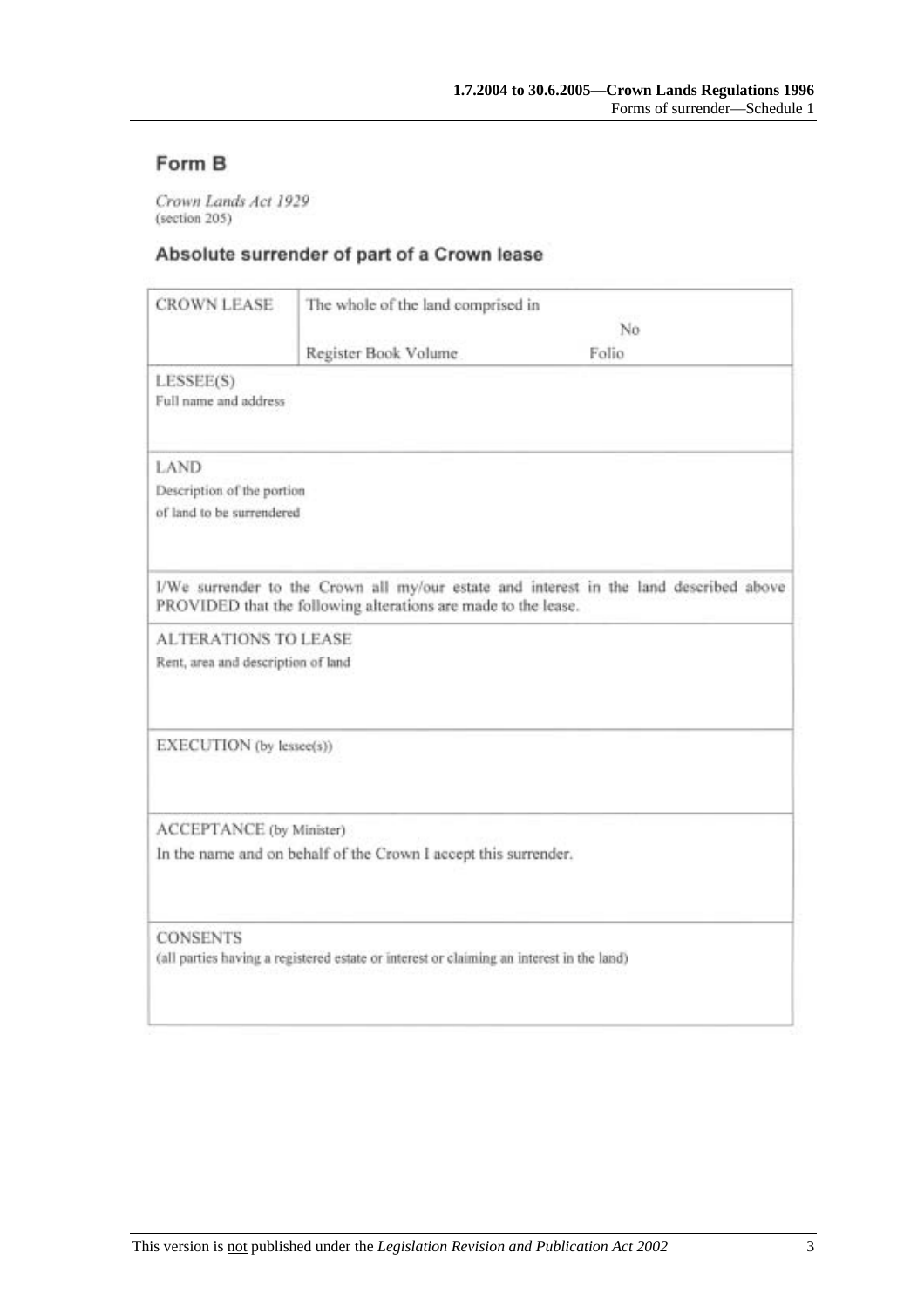## Form C

Crown Lands Act 1929 (section 206)

### Conditional surrender of whole of a Crown lease

| <b>CROWN LEASE</b>                 | The whole of the land comprised in                                                                                                         |                                                                                    |
|------------------------------------|--------------------------------------------------------------------------------------------------------------------------------------------|------------------------------------------------------------------------------------|
|                                    | No                                                                                                                                         |                                                                                    |
|                                    | Register Book Volume                                                                                                                       | Folio.                                                                             |
| LESSEE(S)<br>Full name and address |                                                                                                                                            |                                                                                    |
|                                    | described above to enable () new lease(s) of the land to be granted to:<br>Full name and description of nominee(s), land and consideration | Under section 206 of the Crown Lands Act 1929 I/we surrender to the Crown the land |
| EXECUTION (by current lessee(s))   |                                                                                                                                            |                                                                                    |
| EXECUTION (by incoming lessee(s))  |                                                                                                                                            | I/WE AGREE TO ACCEPT A LEASE/LEASES OF THE LAND DESCRIBED ABOVE.                   |
| ACCEPTANCE (by Minister)           |                                                                                                                                            |                                                                                    |
|                                    | In the name and on behalf of the Crown I accept this surrender.                                                                            |                                                                                    |
| <b>CONSENTS</b>                    | (all parties having a registered estate or interest or claiming an interest in the land)                                                   |                                                                                    |

Note: When the Surrender is a conveyance on sale, the name of the purchaser and amount of consideration must be given. This document is subject to the provisions of the Stamp Duties Act 1923.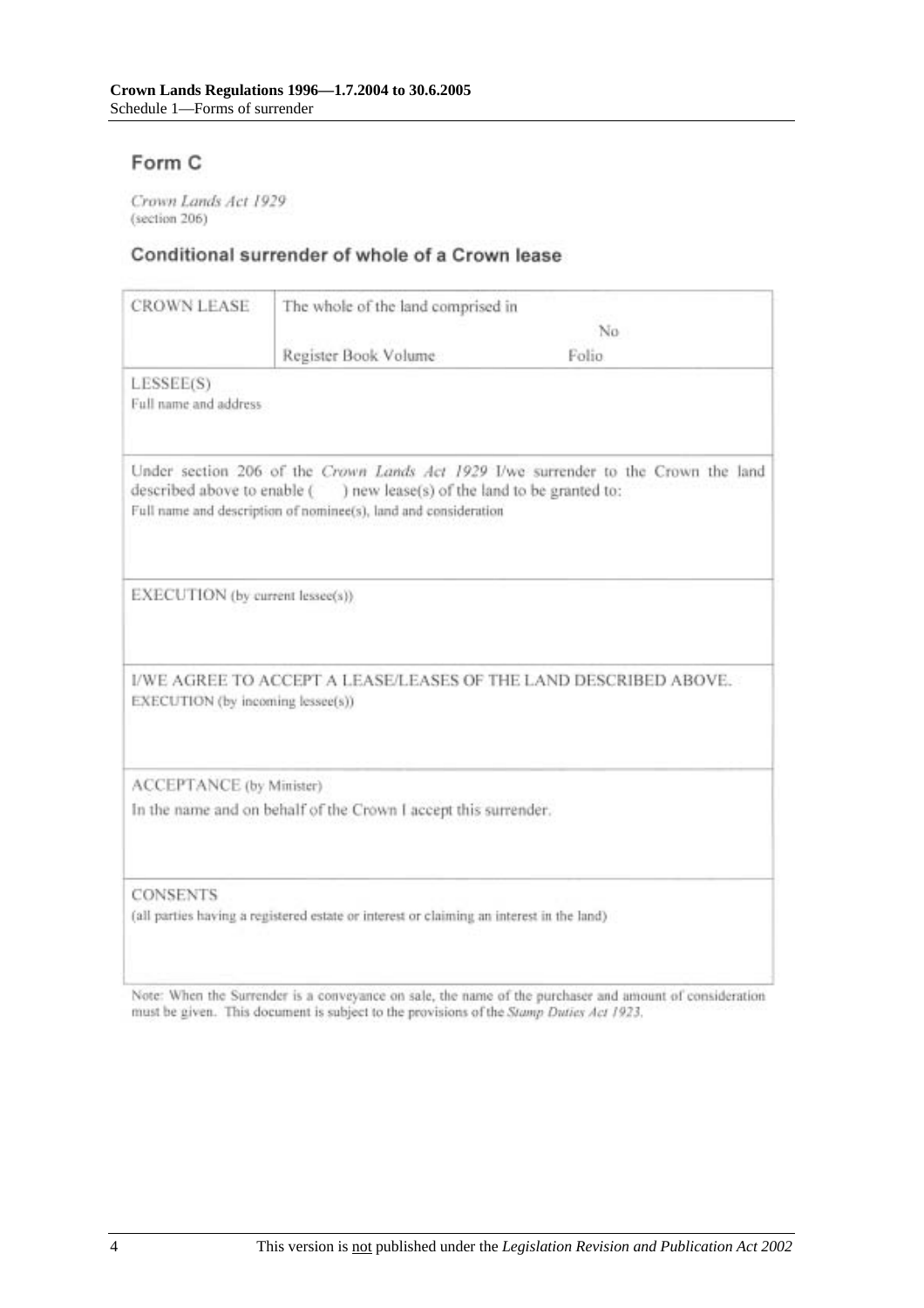### Form D

Crown Lands Act 1929 (section 206)

#### Conditional surrender of part of a Crown lease

| <b>CROWN LEASE</b>                                                                       | The whole of the land comprised in                                                                                  |                                                                                                                                                                                                |
|------------------------------------------------------------------------------------------|---------------------------------------------------------------------------------------------------------------------|------------------------------------------------------------------------------------------------------------------------------------------------------------------------------------------------|
|                                                                                          |                                                                                                                     | No.                                                                                                                                                                                            |
|                                                                                          | Register Book Volume                                                                                                | Folio                                                                                                                                                                                          |
| LESSEE(S)<br>Full name and address                                                       |                                                                                                                     |                                                                                                                                                                                                |
| LAND<br>Description of the portion<br>of land to be surrendered                          |                                                                                                                     |                                                                                                                                                                                                |
|                                                                                          | to enable new lease(s) over the land to be granted to:<br>Full name and description of nominee(s) and consideration | Under section 206 of the Crown Lands Act 1929 I/we surrender to the Crown all my/our estate<br>and interest in the land described above being portion of the land described in the above lease |
|                                                                                          | PROVIDED that the following alterations are made to the lease.                                                      |                                                                                                                                                                                                |
| <b>ALTERATIONS TO LEASE</b><br>Rent, area and description of land                        |                                                                                                                     |                                                                                                                                                                                                |
| EXECUTION (by current lessee(s))                                                         |                                                                                                                     |                                                                                                                                                                                                |
| EXECUTION (by incoming lessee(s))                                                        |                                                                                                                     | I/WE AGREE TO ACCEPT A LEASE/LEASES OF THE LAND DESCRIBED ABOVE.                                                                                                                               |
| ACCEPTANCE (by Minister)                                                                 |                                                                                                                     |                                                                                                                                                                                                |
|                                                                                          | In the name and on behalf of the Crown I accept this surrender.                                                     |                                                                                                                                                                                                |
| <b>CONSENTS</b>                                                                          |                                                                                                                     |                                                                                                                                                                                                |
| (all parties having a registered estate or interest or claiming an interest in the land) |                                                                                                                     |                                                                                                                                                                                                |

Note: When the Surrender is a conveyance on sale, the name of the purchaser and amount of consideration must be given. This document is subject to the provisions of the Stamp Duties Act 1923.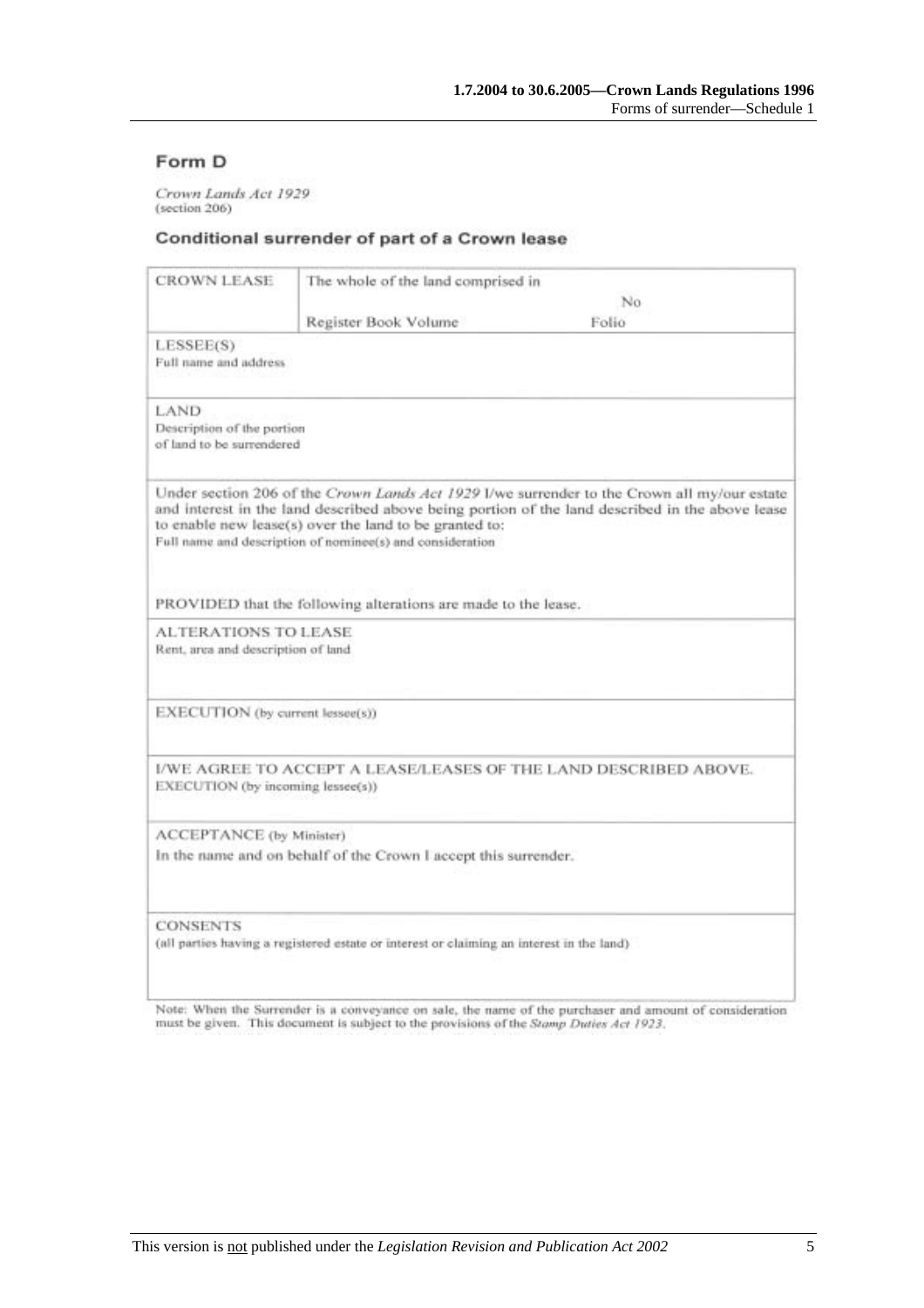# Form E

Crown Lands Act 1929 (section 207)

## Absolute surrender of whole of a Crown agreement

| <b>CROWN AGREEMENT</b>                | The whole of the land comprised in                                                       |                                                                                               |
|---------------------------------------|------------------------------------------------------------------------------------------|-----------------------------------------------------------------------------------------------|
|                                       | No                                                                                       |                                                                                               |
|                                       | Register Book Volume                                                                     | Folio                                                                                         |
| PURCHASER(S)<br>Full name and address |                                                                                          |                                                                                               |
| agreement.                            |                                                                                          | I/We surrender to the Crown all my/our estate and interest in the land comprised in the above |
| EXECUTION (by purchaser(s))           |                                                                                          |                                                                                               |
| ACCEPTANCE (by Minister)              |                                                                                          |                                                                                               |
|                                       | In the name and on behalf of the Crown I accept this surrender.                          |                                                                                               |
| <b>CONSENTS</b>                       |                                                                                          |                                                                                               |
|                                       | (all parties having a registered estate or interest or claiming an interest in the land) |                                                                                               |
|                                       |                                                                                          |                                                                                               |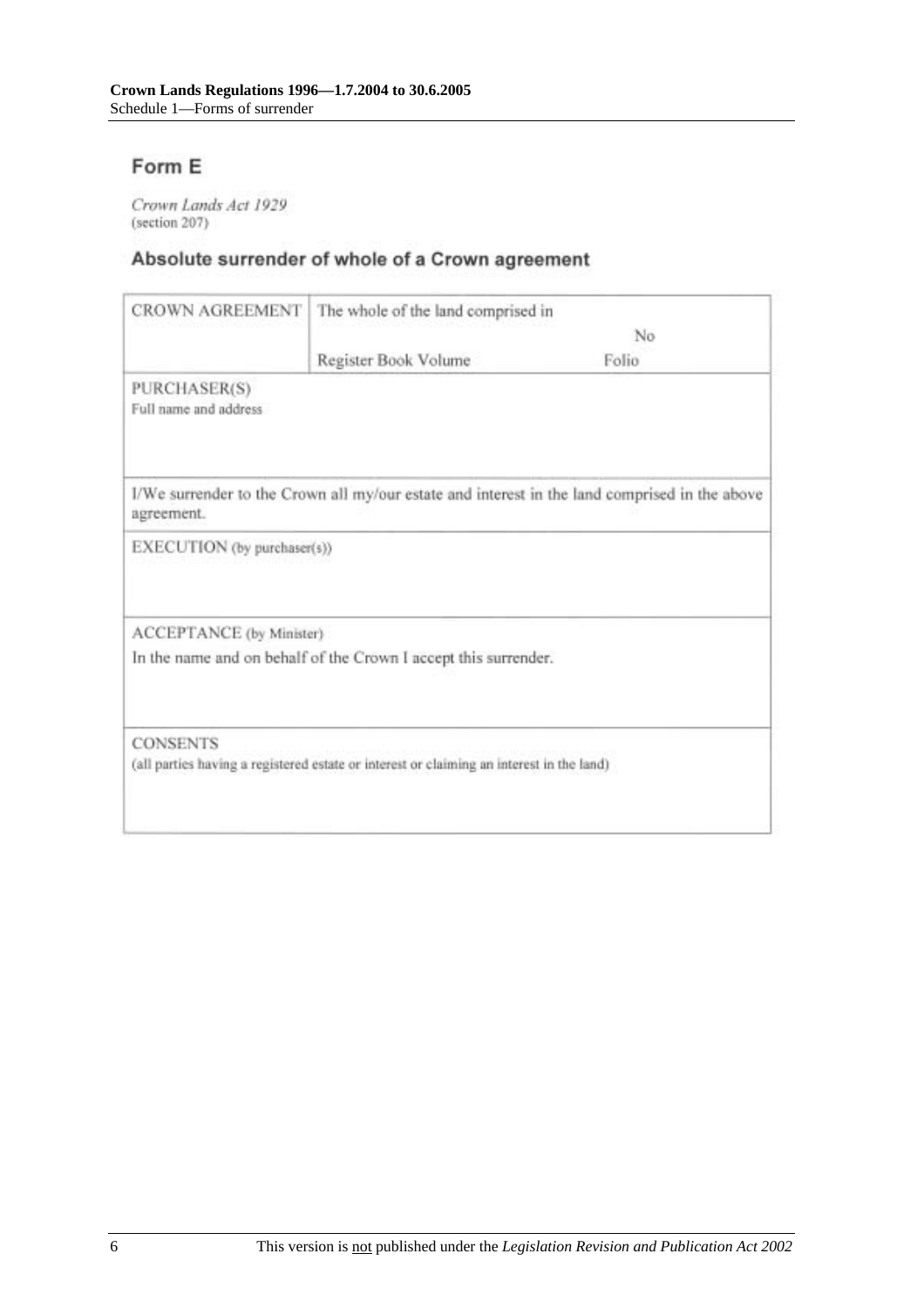# Form F

Crown Lands Act 1929 (section 207)

### Absolute surrender of part of a Crown agreement

| <b>CROWN AGREEMENT</b>                                                                       | The whole of the land comprised in                                 |                                                                                        |
|----------------------------------------------------------------------------------------------|--------------------------------------------------------------------|----------------------------------------------------------------------------------------|
|                                                                                              |                                                                    | No                                                                                     |
|                                                                                              | Register Book Volume                                               | Folio                                                                                  |
| PURCHASER(S)<br>Full name and address                                                        |                                                                    |                                                                                        |
| LAND<br>Description of the portion<br>of land to be surrendered                              |                                                                    |                                                                                        |
|                                                                                              | PROVIDED that the following alterations are made to the agreement. | I/We surrender to the Crown all my/our estate and interest in the land described above |
| <b>ALTERATIONS TO AGREEMENT</b><br>Purchase money, instalments, area and description of land |                                                                    |                                                                                        |
| EXECUTION (by purchaser(s))                                                                  |                                                                    |                                                                                        |
| ACCEPTANCE (by Minister)                                                                     |                                                                    |                                                                                        |
|                                                                                              | In the name and on behalf of the Crown I accept this surrender.    |                                                                                        |
| <b>CONSENTS</b>                                                                              |                                                                    |                                                                                        |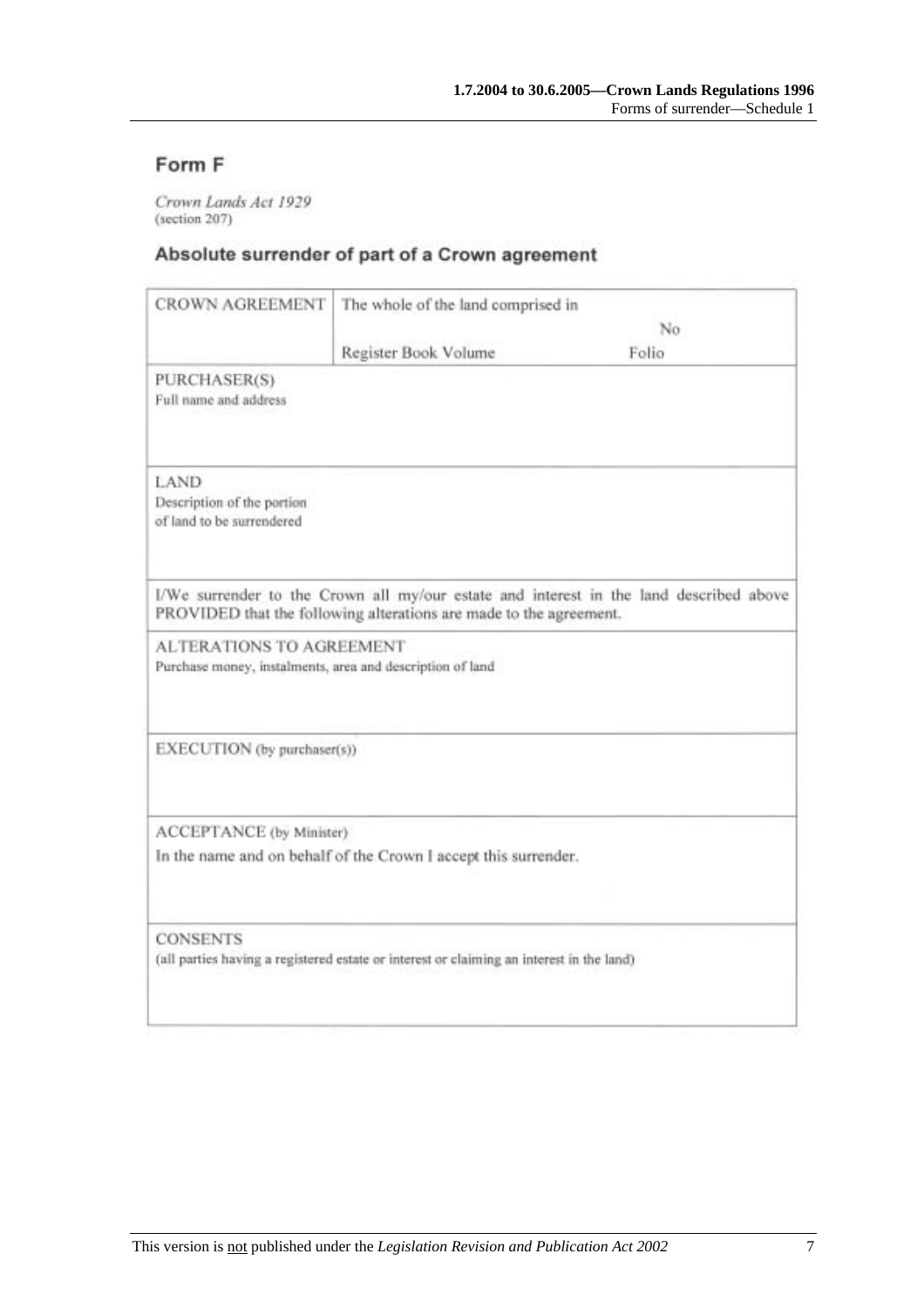# Form G

Crown Lands Act 1929 (section 208)

### Conditional surrender of whole of a Crown agreement

| The whole of the land comprised in                              |                                                                                                                                                                                                           |
|-----------------------------------------------------------------|-----------------------------------------------------------------------------------------------------------------------------------------------------------------------------------------------------------|
| No                                                              |                                                                                                                                                                                                           |
| Register Book Volume                                            | Folio                                                                                                                                                                                                     |
|                                                                 |                                                                                                                                                                                                           |
| ) new agreement(s) of the land to be granted to:                | Under section 208 of the Crown Lands Act 1929 I/we surrender to the Crown the land                                                                                                                        |
|                                                                 |                                                                                                                                                                                                           |
|                                                                 | I/WE AGREE TO ACCEPT AN AGREEMENT/AGREEMENTS OF THE LAND DESCRIBED ABOVE.                                                                                                                                 |
|                                                                 |                                                                                                                                                                                                           |
| In the name and on behalf of the Crown I accept this surrender. |                                                                                                                                                                                                           |
|                                                                 |                                                                                                                                                                                                           |
|                                                                 | described above to enable (<br>Full name and description of nominee(s), land and consideration<br>EXECUTION (by current purchaser(s))<br>EXECUTION (by incoming purchaser(s))<br>ACCEPTANCE (by Minister) |

Note: When the Surrender is a conveyance on sale, the name of the purchaser and amount of consideration must be given. This document is subject to the provisions of the Stamp Duties Act 1923.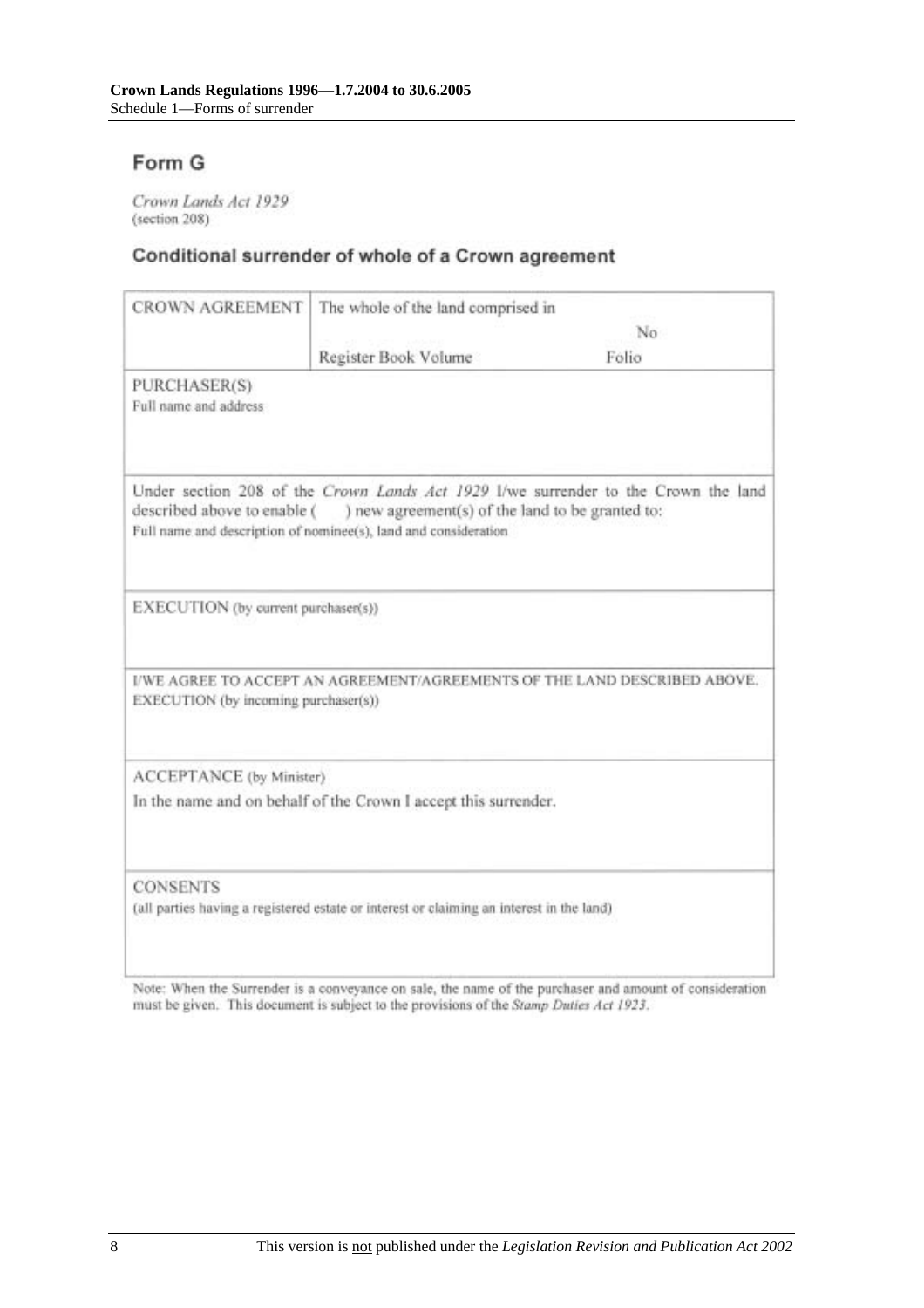### Form H

Crown Lands Act 1929 (section 208)

#### Conditional surrender of part of a Crown agreement

| CROWN AGREEMENT                                                                                             | The whole of the land comprised in                                 |                                                                                                                                                                                              |
|-------------------------------------------------------------------------------------------------------------|--------------------------------------------------------------------|----------------------------------------------------------------------------------------------------------------------------------------------------------------------------------------------|
|                                                                                                             | No.                                                                |                                                                                                                                                                                              |
|                                                                                                             | Register Book Volume                                               | Folio.                                                                                                                                                                                       |
| PURCHASER(S)<br>Full name and address                                                                       |                                                                    |                                                                                                                                                                                              |
| LAND<br>Description of the portion<br>of land to be surrendered                                             |                                                                    |                                                                                                                                                                                              |
| Full name and description of nominee(s) and consideration                                                   | to enable new agreement(s) over the land to be granted to:         | Under section 208 of the Crown Lands Act 1929 I/we surrender to the Crown all my/our estate<br>and interest in the land described above being portion of the land described in the agreement |
|                                                                                                             | PROVIDED that the following alterations are made to the agreement. |                                                                                                                                                                                              |
| <b>ALTERATIONS TO AGREEMENT</b><br>Purchase money, instalments, area and description of land                |                                                                    |                                                                                                                                                                                              |
| EXECUTION (by current purchaser(s))                                                                         |                                                                    |                                                                                                                                                                                              |
| EXECUTION (by incoming purchaser(s))                                                                        |                                                                    | I/WE AGREE TO ACCEPT AN AGREEMENT/AGREEMENTS OF THE LAND DESCRIBED ABOVE.                                                                                                                    |
| ACCEPTANCE (by Minister)                                                                                    |                                                                    |                                                                                                                                                                                              |
|                                                                                                             | In the name and on behalf of the Crown I accept this surrender.    |                                                                                                                                                                                              |
| <b>CONSENTS</b><br>(all parties having a registered estate or interest or claiming an interest in the land) |                                                                    |                                                                                                                                                                                              |

Note: When the Surrender is a conveyance on sale, the name of the purchaser and amount of consideration must be given. This document is subject to the provisions of the Stamp Dutles Act 1923.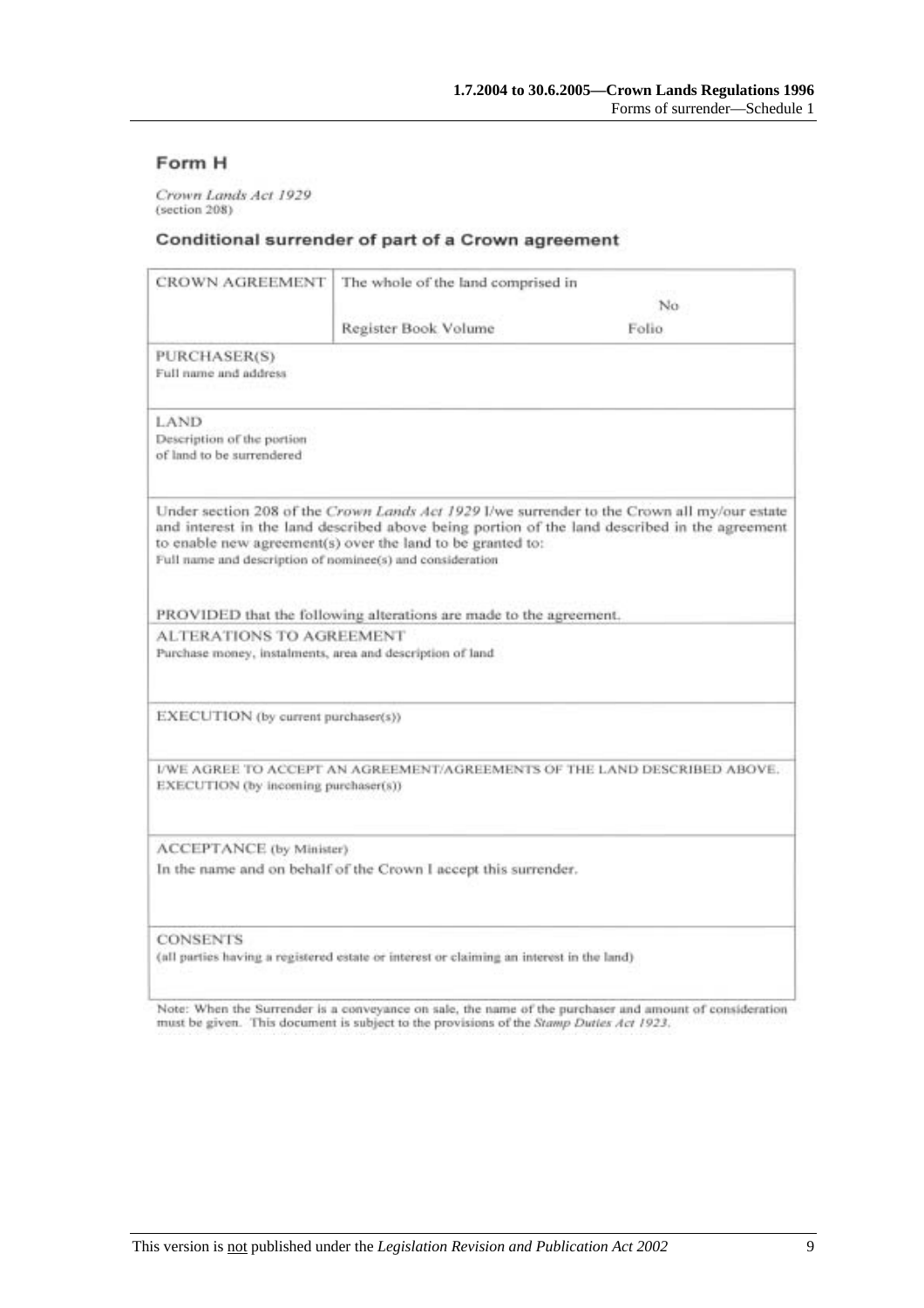### Form I

Crown Lands Act 1929 (section 208A)

#### Surrender of whole of a Crown lease/agreement

by Mortgagee or Encumbrancee

| CROWN LEASE/AGREEMENT                                                                                                                                                                                                                                                                                                                                        | The whole of the land comprised in                        |       |
|--------------------------------------------------------------------------------------------------------------------------------------------------------------------------------------------------------------------------------------------------------------------------------------------------------------------------------------------------------------|-----------------------------------------------------------|-------|
|                                                                                                                                                                                                                                                                                                                                                              |                                                           | No    |
|                                                                                                                                                                                                                                                                                                                                                              | Register Book Volume                                      | Folio |
| MORTGAGEE(S)/ENCUMBRANCEE(S)<br>Full name and address                                                                                                                                                                                                                                                                                                        |                                                           |       |
| Under section 208A of the Crown Lands Act 1929 I/we surrender to the Crown the land<br>described above together with the whole of the estate and interest in the land of the<br>mortgagor/encumbrancer as appears in memorandum of mortgage/encumbrance No.<br>the purpose of obtaining (<br>Full name and description of nominee(s), land and consideration | ) new lease(s)/agreement(s) of the land to be granted to: | for   |
| and certify that the mortgagor/encumbrancer is not protected by the operation of a law of the<br>Commonwealth or the State against the exercise of the power of sale.<br>EXECUTION (by mortgagee(s)/encumbrancee(s))                                                                                                                                         |                                                           |       |
| I/WE AGREE TO ACCEPT A LEASE(S)/AGREEMENT(S) OF THE LAND DESCRIBED ABOVE.<br>EXECUTION (by incoming lessee(s)/purchaser(s))                                                                                                                                                                                                                                  |                                                           |       |
| ACCEPTANCE (by Minister)<br>In the name and on behalf of the Crown I accept this surrender.                                                                                                                                                                                                                                                                  |                                                           |       |
| <b>CONSENTS</b><br>(all parties having a registered estate or interest or claiming an interest in the land)                                                                                                                                                                                                                                                  |                                                           |       |

Note: This document is subject to the provisions of the Stamp Duties Act 1923.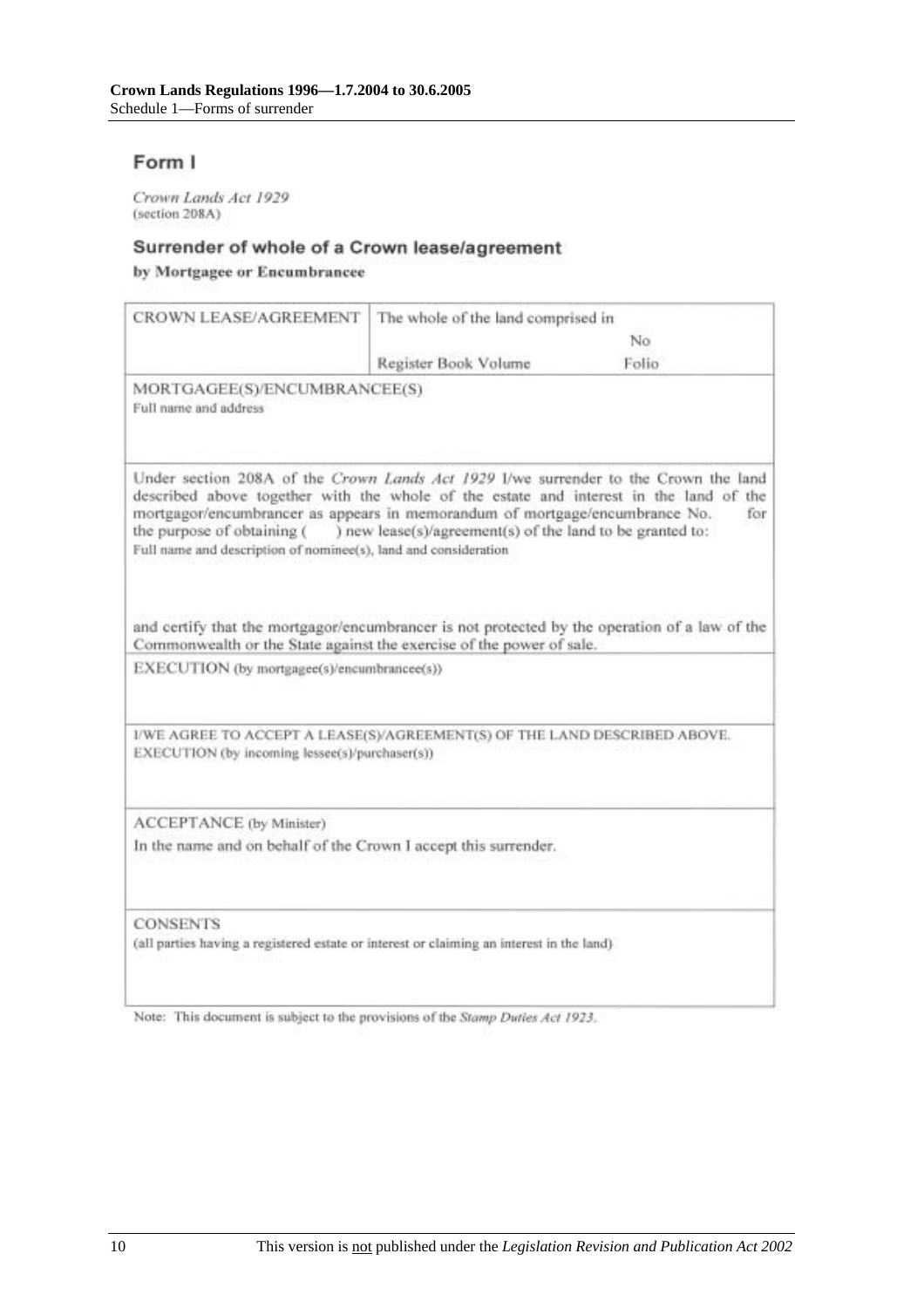### Form J

Crown Lands Act 1929 (section 208A)

### Surrender of part of a Crown agreement

by Mortgagee or Encumbrancee

| <b>CROWN AGREEMENT</b>                                                                          | The whole of the land comprised in                                   |                                                                                                                                                                                                                                                                                                                                                        |
|-------------------------------------------------------------------------------------------------|----------------------------------------------------------------------|--------------------------------------------------------------------------------------------------------------------------------------------------------------------------------------------------------------------------------------------------------------------------------------------------------------------------------------------------------|
|                                                                                                 |                                                                      | No                                                                                                                                                                                                                                                                                                                                                     |
|                                                                                                 | Register Book Volume                                                 | Folio                                                                                                                                                                                                                                                                                                                                                  |
| MORTGAGEE(S)/ENCUMBRANCEE(S)<br>Full name and address                                           |                                                                      |                                                                                                                                                                                                                                                                                                                                                        |
| LAND<br>Description of the portion<br>of land to be surrendered                                 |                                                                      |                                                                                                                                                                                                                                                                                                                                                        |
| surrendered land to be granted to:<br>Full name and description of nominee(s) and consideration |                                                                      | Under section 208A of the Crown Lands Act 1929 I/we surrender to the Crown the land<br>described above being portion of the land described in the agreement together with the whole<br>of the estate and interest in the land of the mortgagor/encumbrancer as appears in<br>memorandum of mortgage/encumbrance No. to enable a new agreement over the |
|                                                                                                 | PROVIDED that the following alterations are made to the agreement.   |                                                                                                                                                                                                                                                                                                                                                        |
|                                                                                                 | Commonwealth or the State against the exercise of the power of sale. | I/We certify that the mortgagor/encumbrancer is not protected by the operation of a law of the                                                                                                                                                                                                                                                         |
| <b>ALTERATIONS TO AGREEMENT</b><br>Purchase money, instalments, area and description of land    |                                                                      |                                                                                                                                                                                                                                                                                                                                                        |
| EXECUTION (by mortgagee(s)/encumbrancee(s))                                                     |                                                                      |                                                                                                                                                                                                                                                                                                                                                        |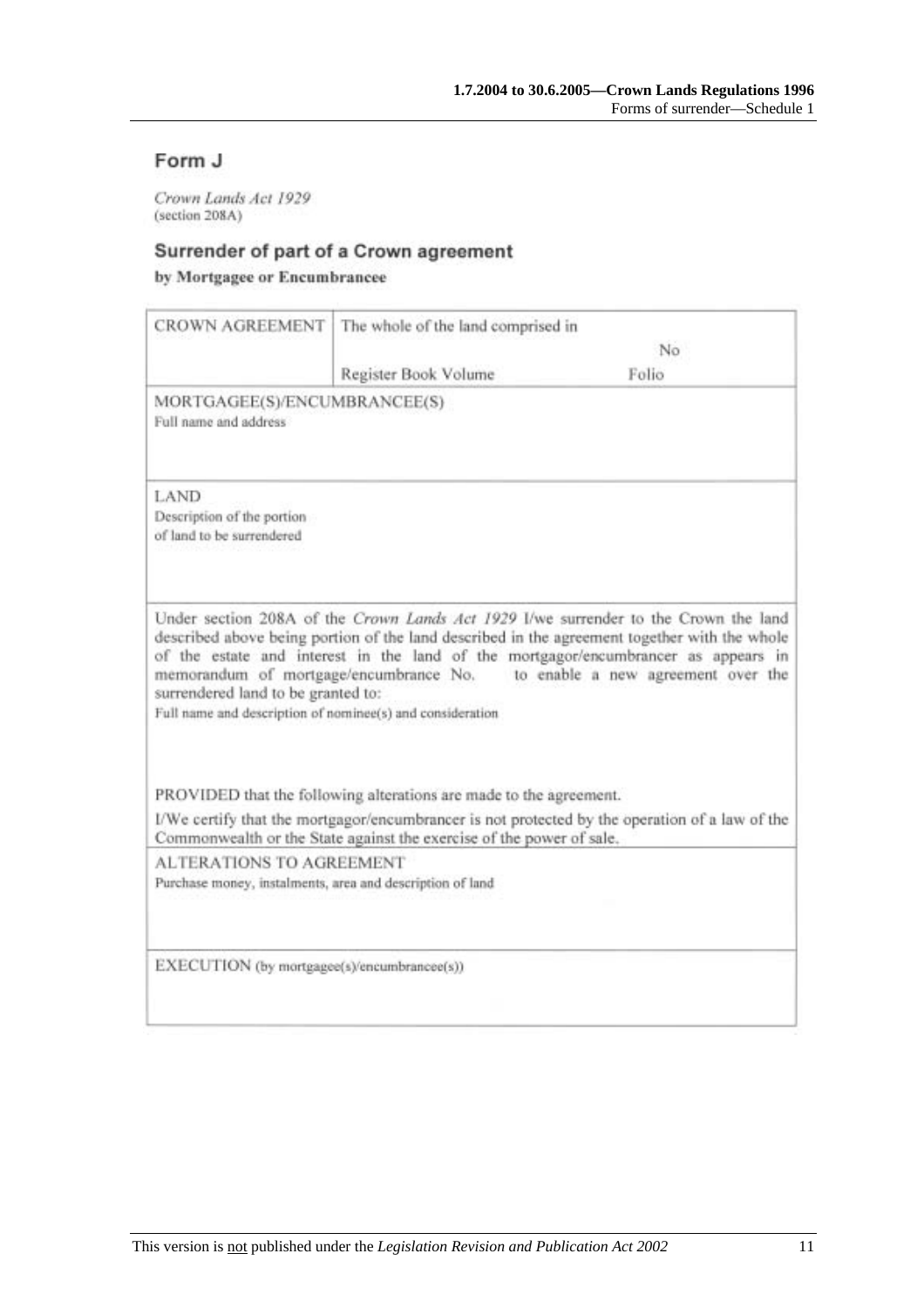I/WE AGREE TO ACCEPT AN AGREEMENT OF THE LAND DESCRIBED ABOVE. EXECUTION (by incoming purchaser(s))

ACCEPTANCE (by Minister)

In the name and on behalf of the Crown I accept this surrender.

**CONSENTS** 

(all parties having a registered estate or interest or claiming an interest in the land)

Note: This document is subject to the provisions of the Stamp Duties Act 1923.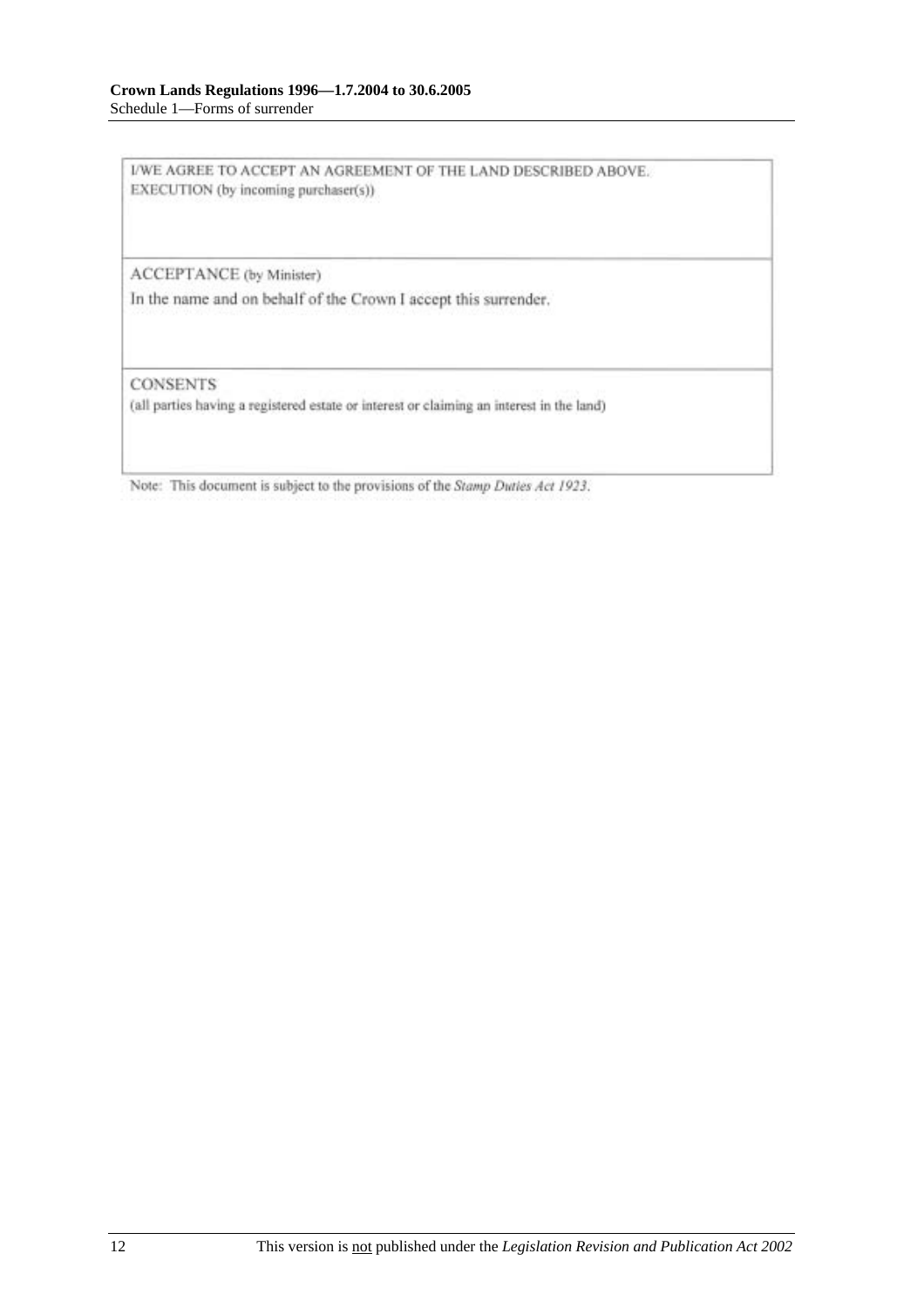### Form K

Crown Lands Act 1929<br>(section 208A)

#### Surrender of part of a Crown lease

by Mortgagee or Encumbrancee

|                                                                   | The whole of the land comprised in                                   |                                                                                                                                                                                                                                                                                                                                                                               |
|-------------------------------------------------------------------|----------------------------------------------------------------------|-------------------------------------------------------------------------------------------------------------------------------------------------------------------------------------------------------------------------------------------------------------------------------------------------------------------------------------------------------------------------------|
|                                                                   |                                                                      | No                                                                                                                                                                                                                                                                                                                                                                            |
|                                                                   | Register Book Volume                                                 | Folio                                                                                                                                                                                                                                                                                                                                                                         |
| Full name and address                                             | MORTGAGEE(S)/ENCUMBRANCEE(S)                                         |                                                                                                                                                                                                                                                                                                                                                                               |
| LAND<br>Description of the portion<br>of land to be surrendered   |                                                                      |                                                                                                                                                                                                                                                                                                                                                                               |
|                                                                   |                                                                      | Under section 208A of the Crown Lands Act 1929 I/we surrender to the Crown the land<br>described above being portion of the land described in the lease together with the whole of the<br>estate and interest in the land of the mortgagor/encumbrancer as appears in memorandum of<br>mortgage/encumbrance No. to enable a new lease over the surrendered land to be granted |
| to:                                                               | Full name and description of nominee(s) and consideration            |                                                                                                                                                                                                                                                                                                                                                                               |
|                                                                   | PROVIDED that the following alterations are made to the lease.       |                                                                                                                                                                                                                                                                                                                                                                               |
|                                                                   | Commonwealth or the State against the exercise of the power of sale. | I/We certify that the mortgagor/encumbrancer is not protected by the operation of a law of the                                                                                                                                                                                                                                                                                |
| <b>ALTERATIONS TO LEASE</b><br>Rent, area and description of land |                                                                      |                                                                                                                                                                                                                                                                                                                                                                               |
|                                                                   | EXECUTION (by mortgagee(s)/encumbrancer(s))                          |                                                                                                                                                                                                                                                                                                                                                                               |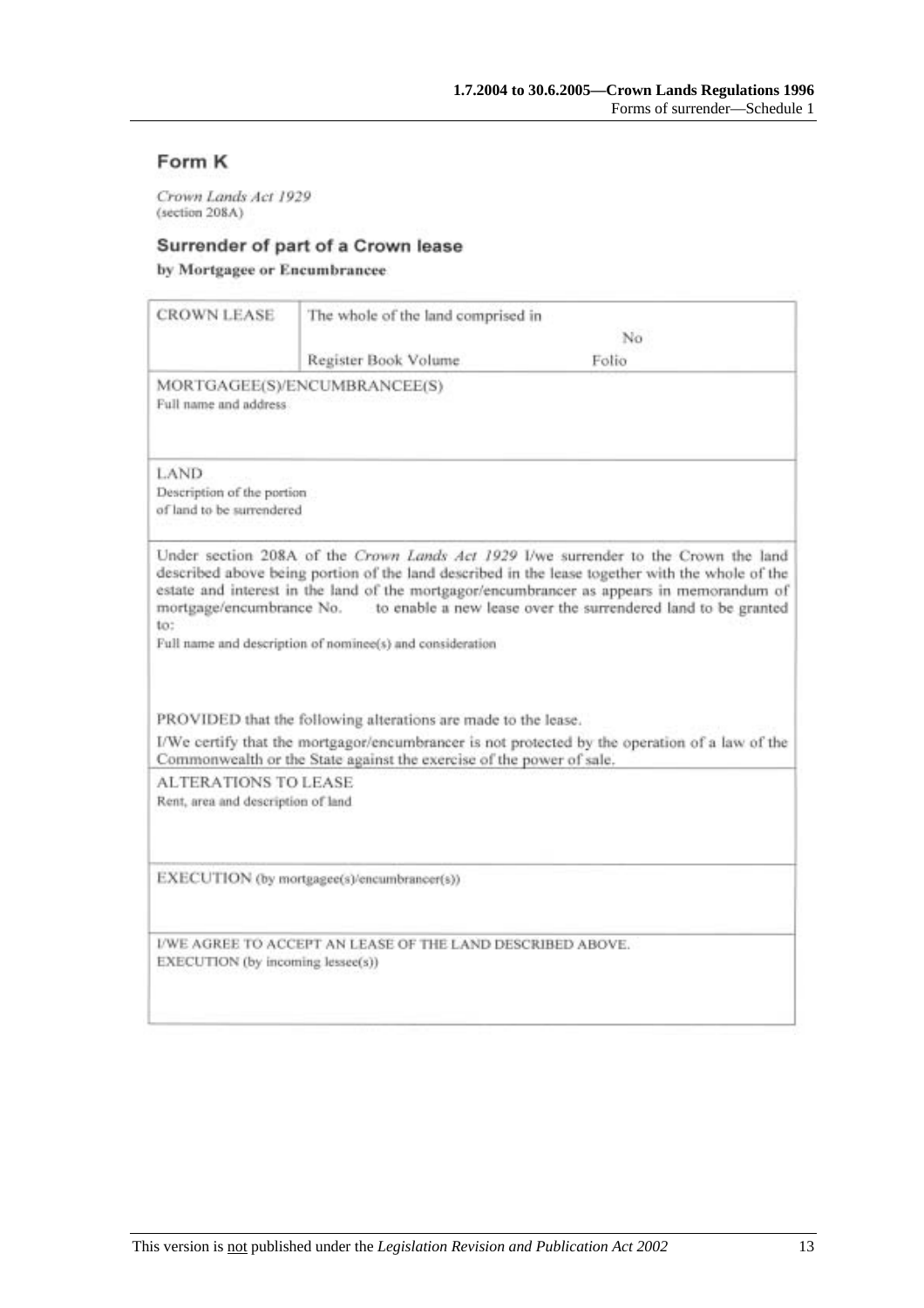ACCEPTANCE (by Minister)

In the name and on behalf of the Crown I accept this surrender.

#### **CONSENTS**

(all parties having a registered estate or interest or claiming an interest in the land)

Note: This document is subject to the provisions of the Stamp Duties Act 1923.

#### Form L

Crown Lands Act 1929

### Surrender of Crown agreement for new agreement, land grant or lease

| <b>CROWN AGREEMENT</b>                | The whole of the land comprised in                                                       |                                                                                               |
|---------------------------------------|------------------------------------------------------------------------------------------|-----------------------------------------------------------------------------------------------|
|                                       | No                                                                                       |                                                                                               |
|                                       | Register Book Volume                                                                     | Folio                                                                                         |
| PURCHASER(S)<br>Full name and Address |                                                                                          |                                                                                               |
|                                       | agreement to enable new agreement(s)/land grant(s)/lease(s) to be granted to me/us.      | I/We surrender to the Crown all my/our estate and interest in the land comprised in the above |
| EXECUTION (by purchaser(s))           |                                                                                          |                                                                                               |
| ACCEPTANCE (by Minister)              |                                                                                          |                                                                                               |
|                                       | In the name and on behalf of the Crown I accept this surrender.                          |                                                                                               |
| <b>CONSENTS</b>                       |                                                                                          |                                                                                               |
|                                       | (all parties having a registered estate or interest or claiming an interest in the land) |                                                                                               |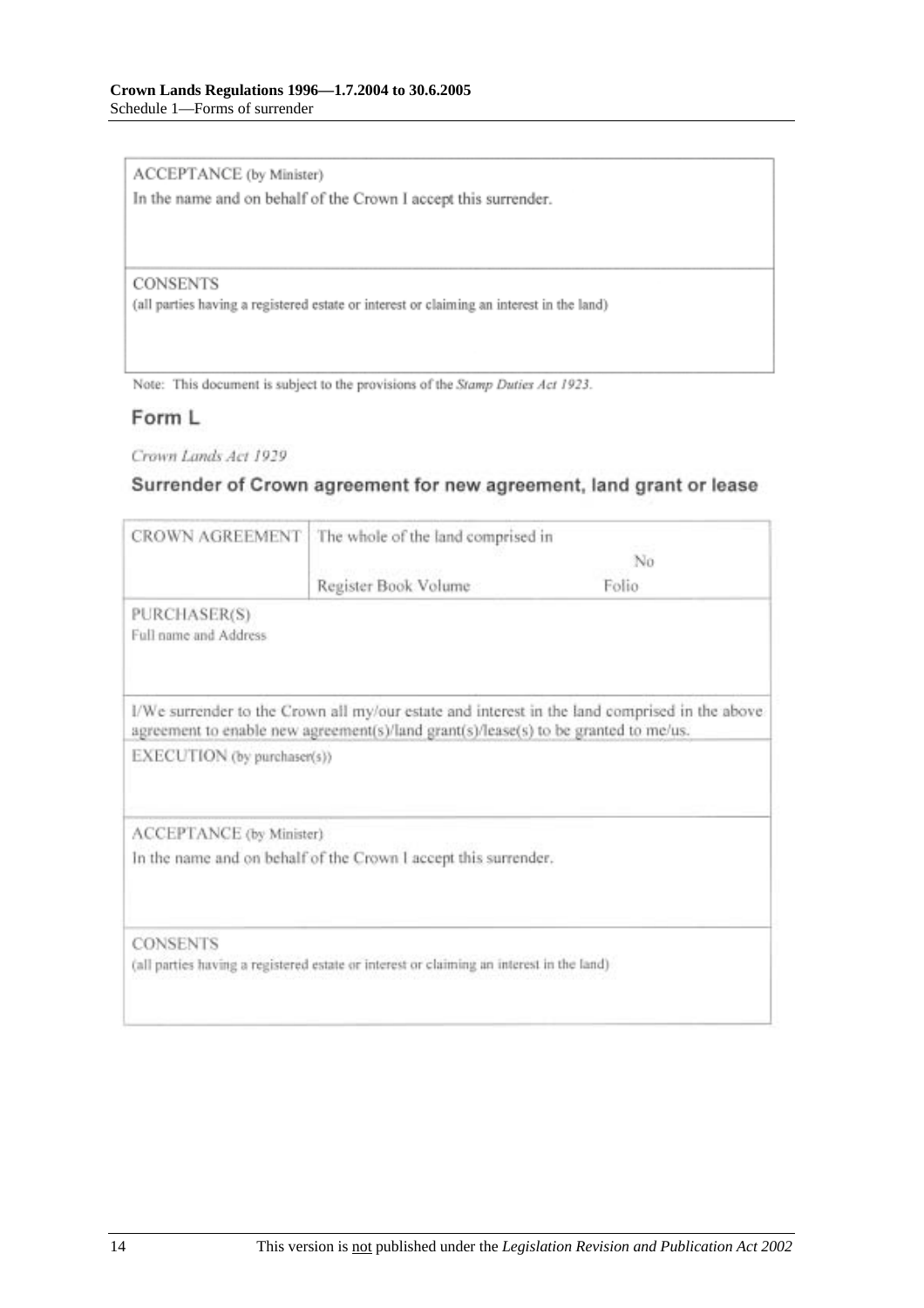### Form M

Crown Lands Act 1929

## Surrender of Crown lease for new lease, land grant or agreement

| <b>CROWN LEASE</b>       | The whole of the land comprised in                                                       |                                                                                               |
|--------------------------|------------------------------------------------------------------------------------------|-----------------------------------------------------------------------------------------------|
|                          |                                                                                          | No                                                                                            |
|                          | Register Book Volume                                                                     | Folio                                                                                         |
| LESSEE(S)                |                                                                                          |                                                                                               |
| Full name and Address    |                                                                                          |                                                                                               |
|                          | lease to enable new lease(s)/land grant(s)/agreement(s) to be granted to me/us.          | I/We surrender to the Crown all my/our estate and interest in the land comprised in the above |
| EXECUTION (by lessee(s)) |                                                                                          |                                                                                               |
| ACCEPTANCE (by Minister) |                                                                                          |                                                                                               |
|                          | In the name and on behalf of the Crown I accept this surrender.                          |                                                                                               |
| <b>CONSENTS</b>          |                                                                                          |                                                                                               |
|                          | (all parties having a registered estate or interest or claiming an interest in the land) |                                                                                               |
|                          |                                                                                          |                                                                                               |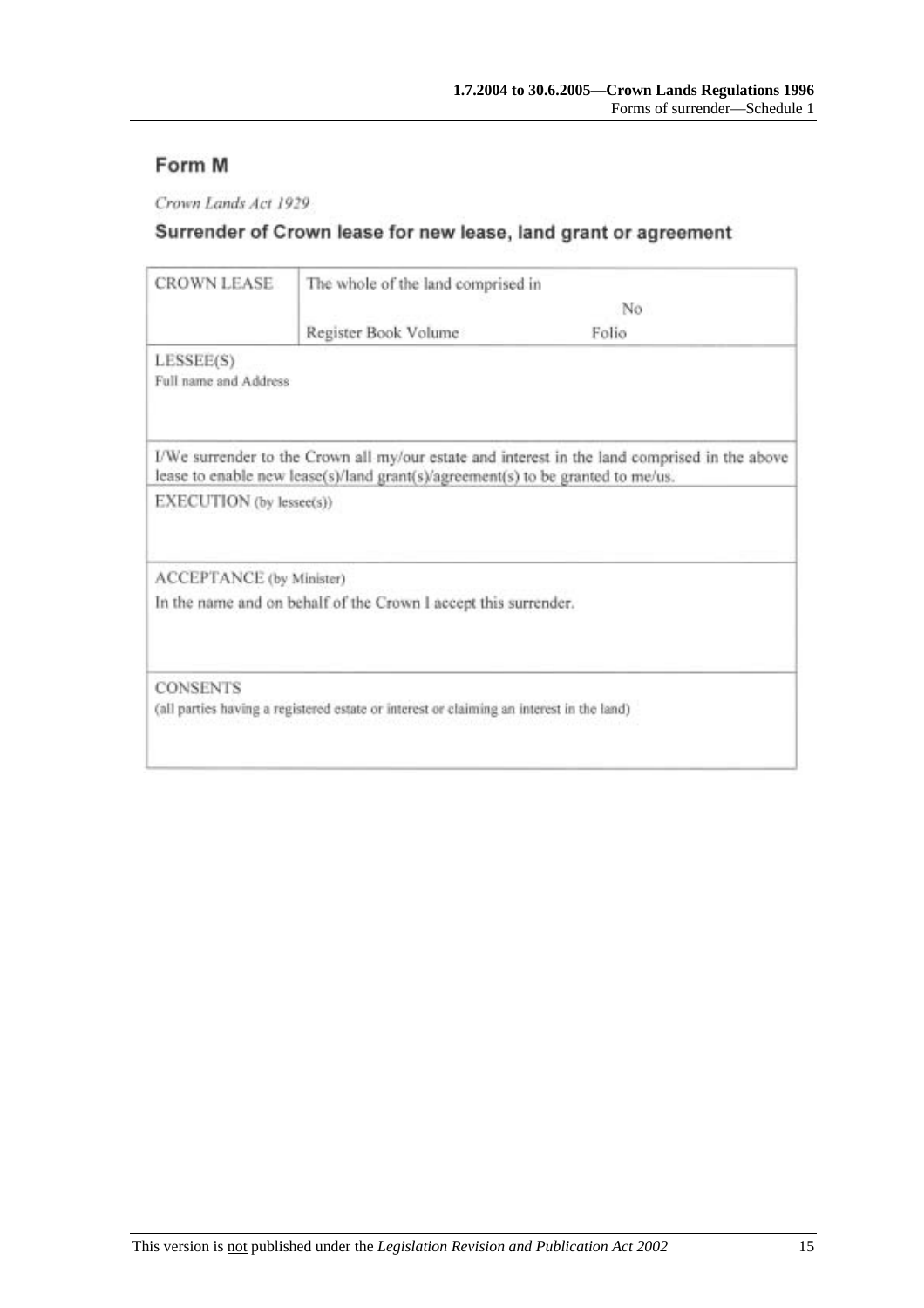### Form N

Crown Lands Act 1929 (section 222)

#### Surrender of Crown lease/agreement in small estate

| CROWN LEASE/AGREEMENT                                                                                                                                                                                                            | The whole of the land comprised in |       |
|----------------------------------------------------------------------------------------------------------------------------------------------------------------------------------------------------------------------------------|------------------------------------|-------|
|                                                                                                                                                                                                                                  |                                    | No    |
|                                                                                                                                                                                                                                  | Register Book Volume               | Folio |
| EXECUTOR(S) ETC<br>Full name and address of executor(s),<br>widow, widower, next of kin or other<br>person entitled to surrender                                                                                                 |                                    |       |
| Under section 222 of the Crown Lands Act 1929 I/we surrender to the Crown the land<br>described above to enable a new lease/agreement of the land to be granted to:<br>Full name and description of nominee(s) and consideration |                                    |       |
| EXECUTION (by executor(s) or other(s))                                                                                                                                                                                           |                                    |       |
| I/WE AGREE TO ACCEPT A LEASE/AGREEMENT OF THE LAND DESCRIBED<br>ABOVE.<br>EXECUTION (by incoming lessee(s)/purchaser(s))                                                                                                         |                                    |       |
| ACCEPTANCE (by Minister)<br>In the name and on behalf of the Crown I accept this surrender.                                                                                                                                      |                                    |       |
| <b>CONSENTS</b><br>(all parties having a registered estate or interest or claiming an interest in the land)                                                                                                                      |                                    |       |

Note: When the Surrender is a conveyance on sale, the name of the purchaser and amount of consideration must be given. This document is subject to the provisions of the Stamp Dutles Act 1923.

# **Schedule 2—Fees**

# **Part 1—Application fees**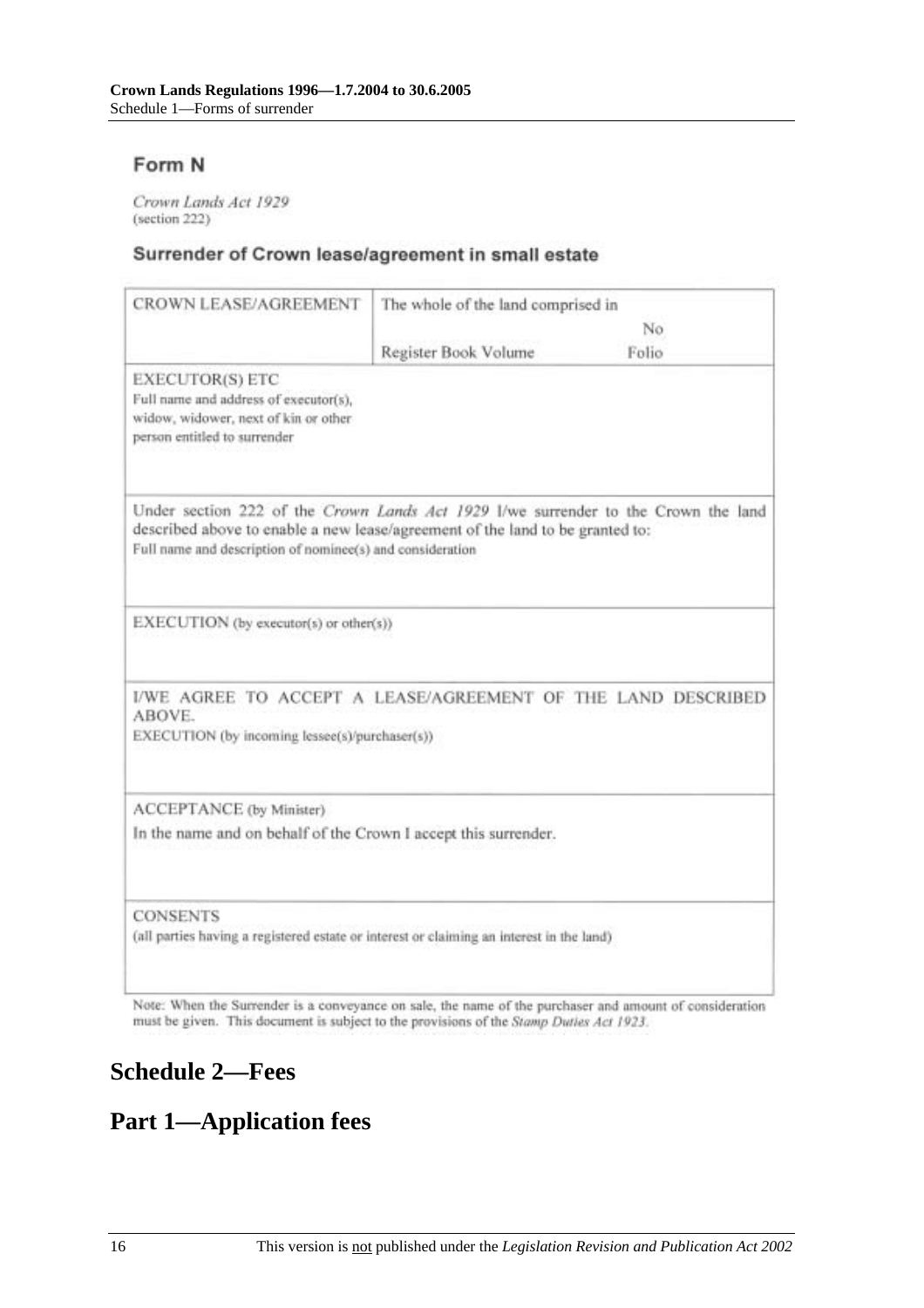|  | Application for consent- |
|--|--------------------------|
|--|--------------------------|

|    | (a)                                                                                                                                                           | to transfer, assign, mortgage, encumber or sublet a lease, agreement or land<br>grant (or part of a lease)                         | \$281.00 |
|----|---------------------------------------------------------------------------------------------------------------------------------------------------------------|------------------------------------------------------------------------------------------------------------------------------------|----------|
|    | (b)                                                                                                                                                           | to transfer, assign or sublet a licence where the licence is held inseparable<br>with other Crown leasehold land being transferred | \$139.00 |
|    | (c)                                                                                                                                                           | to transfer, assign or sublet a licence in any other case                                                                          | \$281.00 |
| 2  |                                                                                                                                                               | Application to surrender a lease for other tenure                                                                                  | \$297.00 |
| 3  | \$276.00<br>Application to surrender a perpetual lease and purchase fee simple                                                                                |                                                                                                                                    |          |
| 4  | Application to surrender absolutely a miscellaneous lease endorsed "non-acceptable"<br>and for the issue of a new miscellaneous lease to a nominated party    |                                                                                                                                    | \$281.00 |
| 5. | Application to convert a licence to other tenure                                                                                                              |                                                                                                                                    | \$298.00 |
| 6  | Application for a duplicate or amended consent to transfer, assign, mortgage, encumber<br>or sublet a lease, agreement or land grant                          |                                                                                                                                    | \$20.10  |
| 7  | The cost of publishing a notice in the Gazette where required under section 222 of the<br>Act is payable in addition to the fees in clauses 1 to 6 inclusive. |                                                                                                                                    |          |

# **Part 2—Document fees**

| 8<br>For preparing— |     |                                                                                                                                            |          |
|---------------------|-----|--------------------------------------------------------------------------------------------------------------------------------------------|----------|
|                     | (a) | a land grant                                                                                                                               | \$189.00 |
|                     | (b) | a lease or agreement                                                                                                                       | \$370.00 |
|                     | (c) | a surrender of a lease or agreement                                                                                                        | \$222.00 |
|                     | (d) | a surrender of part of a lease or agreement                                                                                                | \$370.00 |
|                     | (e) | a certificate under section 66A or 66B of the Act                                                                                          | \$189.00 |
|                     | (f) | a certificate where a lease or agreement is altered, renewed or revived                                                                    | \$189.00 |
|                     | (g) | a determination of a lease or agreement on completion of purchase                                                                          | \$222.00 |
|                     | (h) | a resumption of a lease or agreement                                                                                                       | \$222.00 |
|                     | (i) | a resumption of part of a lease or agreement                                                                                               | \$370.00 |
|                     | (j) | a request by the Minister to alter or cancel a land grant or certificate of title on<br>behalf of another party                            | \$189.00 |
|                     | (k) | a grant of easement or an extinguishment of a grant of easement                                                                            | \$189.00 |
|                     | (1) | a mortgage or discharge of mortgage                                                                                                        | \$189.00 |
| 9                   |     | For correcting by registration an error in the name or other particulars supplied by or on<br>behalf of a lessee, purchaser or other party | \$189.00 |

# **Part 3—Miscellaneous fees**

|  | 10 (1) For processing a transaction (other than a transaction in respect of which an | \$281.00 |
|--|--------------------------------------------------------------------------------------|----------|
|  | application fee has been paid) under the Act at the request of any person for the    |          |
|  | benefit of that person or some other person nominated by that person                 |          |

(2) Document fees are payable in addition to the fee referred to in subclause (1).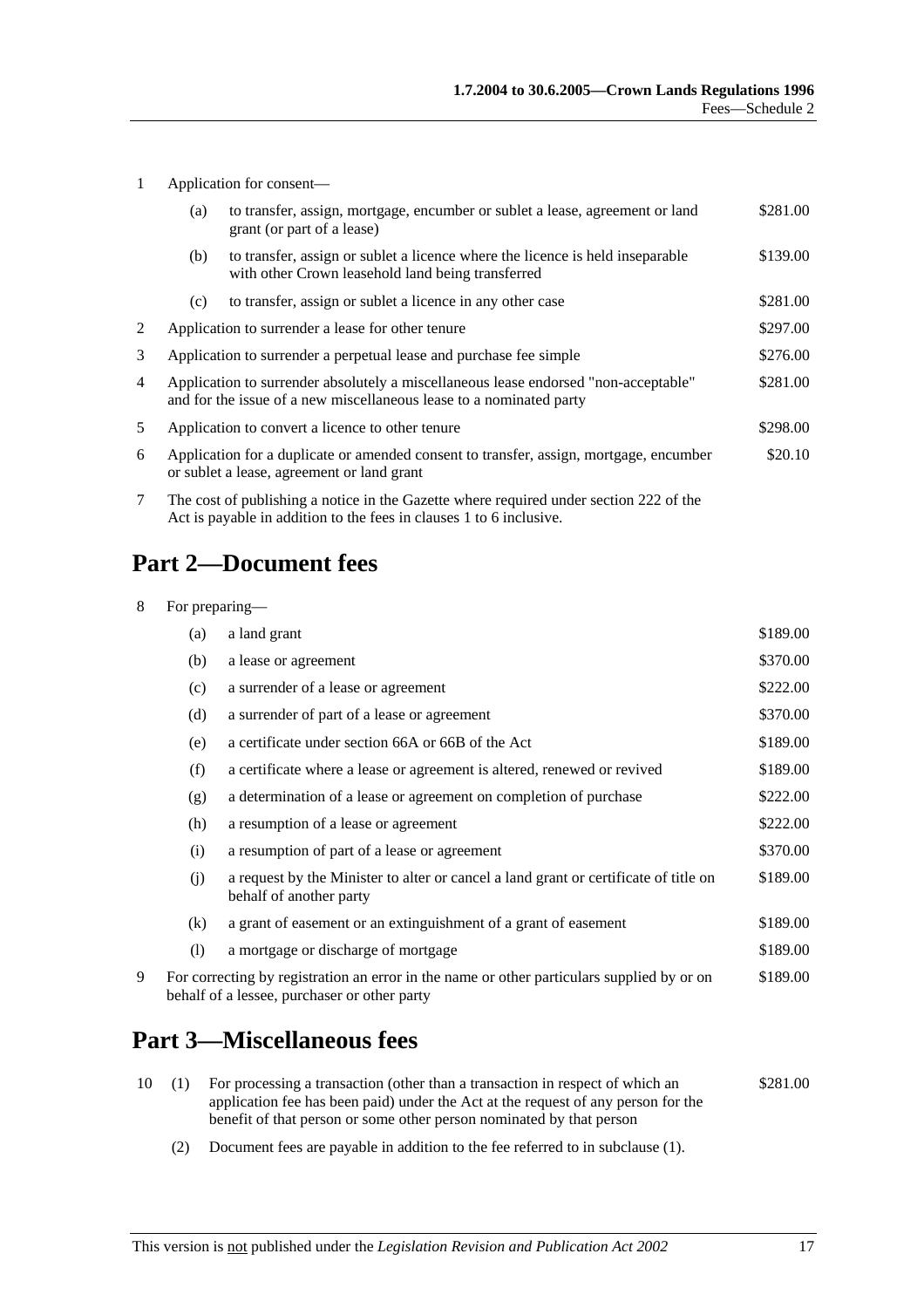| 11                                                                                      | one transaction | For production in the Lands Titles Office of land grants, certificates of title, leases and<br>agreements held as security irrespective of the number of documents involved in the | \$112.00 |
|-----------------------------------------------------------------------------------------|-----------------|------------------------------------------------------------------------------------------------------------------------------------------------------------------------------------|----------|
| For preparing or checking definitions for proclamations or notices under the Act—<br>12 |                 |                                                                                                                                                                                    |          |
|                                                                                         | (a)             | where the time spent in preparing or checking definitions exceeds two<br>and a half hours (per hour)                                                                               | \$77.00  |
|                                                                                         | (b)             | minimum fee                                                                                                                                                                        | \$193.00 |
| <b>M</b> T.4.                                                                           |                 |                                                                                                                                                                                    |          |

#### **Note—**

- 1 Lands Titles Office fees and stamp duty are not included in the fees in this Schedule but will, in appropriate circumstances, be payable.
- 2 This Schedule of fees also applies in relation to the *Irrigation (Land Tenure) Act 1930*. The *Irrigation (Land Tenure) Act 1930* is, under section 3 of that Act, incorporated with the *Crown Lands Act 1929*.